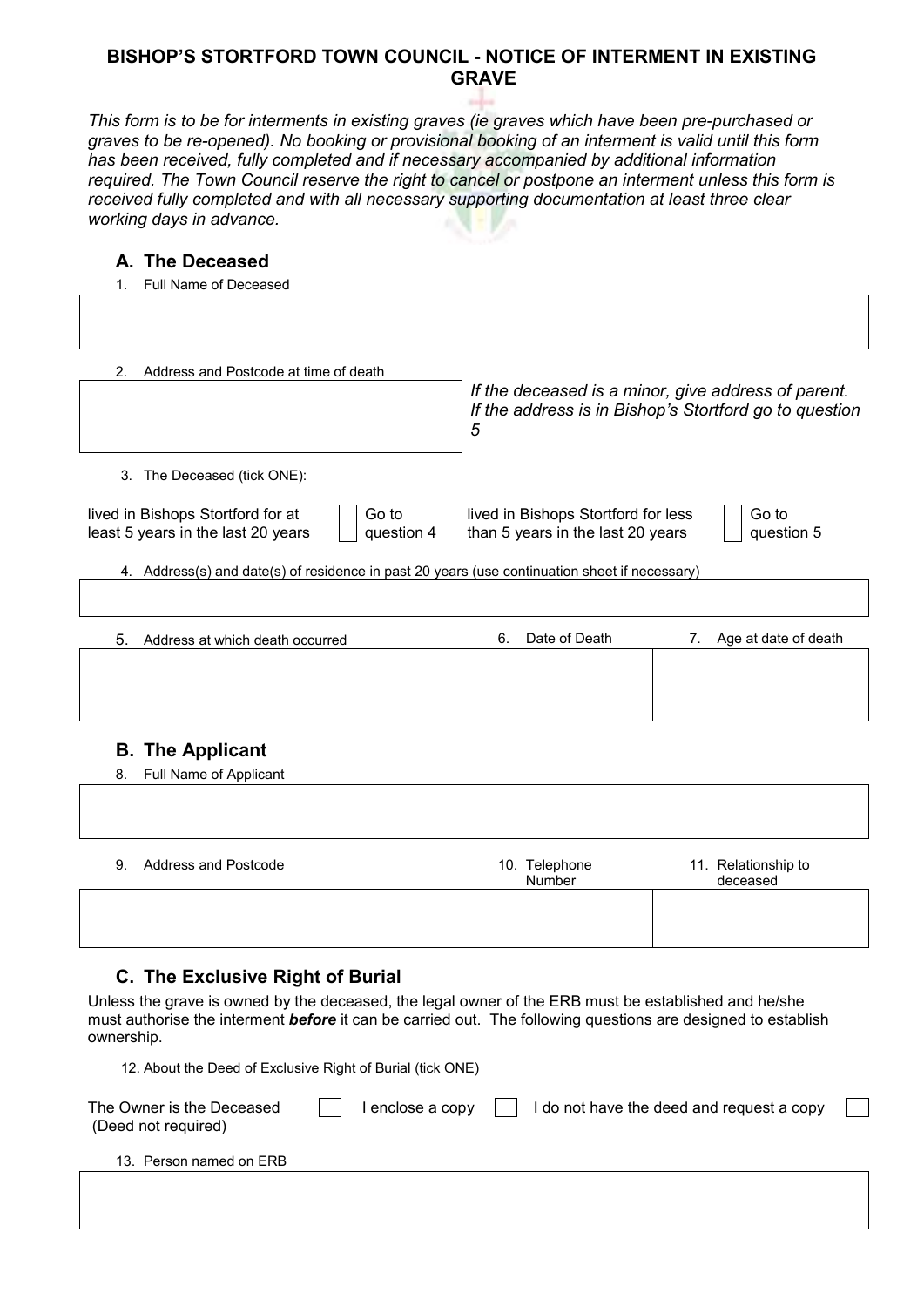|                                                                                                                                                                                                                                                                                                                                                                                                                                                                                                                                                                                                                                                                                                                                                       | 16. Grave Number                                                                  | 17. Names of person(s) interred in grave (list all) | 18. Date of Burial                                                                                               |
|-------------------------------------------------------------------------------------------------------------------------------------------------------------------------------------------------------------------------------------------------------------------------------------------------------------------------------------------------------------------------------------------------------------------------------------------------------------------------------------------------------------------------------------------------------------------------------------------------------------------------------------------------------------------------------------------------------------------------------------------------------|-----------------------------------------------------------------------------------|-----------------------------------------------------|------------------------------------------------------------------------------------------------------------------|
|                                                                                                                                                                                                                                                                                                                                                                                                                                                                                                                                                                                                                                                                                                                                                       |                                                                                   |                                                     |                                                                                                                  |
| <b>Availability of Space</b>                                                                                                                                                                                                                                                                                                                                                                                                                                                                                                                                                                                                                                                                                                                          | 19. I have confirmed with BSTC that space is available in the existing grave:     |                                                     |                                                                                                                  |
| Yes                                                                                                                                                                                                                                                                                                                                                                                                                                                                                                                                                                                                                                                                                                                                                   |                                                                                   | Please make enquiries<br>No                         |                                                                                                                  |
|                                                                                                                                                                                                                                                                                                                                                                                                                                                                                                                                                                                                                                                                                                                                                       | 20. Name of person at BSTC to whom you spoke                                      |                                                     | 21. Date of<br>Conversation                                                                                      |
|                                                                                                                                                                                                                                                                                                                                                                                                                                                                                                                                                                                                                                                                                                                                                       |                                                                                   |                                                     |                                                                                                                  |
|                                                                                                                                                                                                                                                                                                                                                                                                                                                                                                                                                                                                                                                                                                                                                       | E. Proof of Entitlement (existing grave)<br>22. The name on the ERB is (tick ONE) |                                                     |                                                                                                                  |
| The applicant                                                                                                                                                                                                                                                                                                                                                                                                                                                                                                                                                                                                                                                                                                                                         | Go to section G                                                                   | The deceased                                        | Go to section G                                                                                                  |
| Neither of the above                                                                                                                                                                                                                                                                                                                                                                                                                                                                                                                                                                                                                                                                                                                                  | See note below                                                                    | I don't know                                        | See note below                                                                                                   |
| If you have answered 'none of the above' or 'I don't know' to question 20 we regret that the interment cannot<br>proceed until ownership has been established and the owner has given consent. This is a matter of law and<br>outside the control of the Council. It is the responsibility of the person arranging the funeral to establish that<br>they have the authority to request an interment in their chosen location. Bishop's Stortford Town Council will<br>provide advice and guidance on these matters on request. Please read the Guidance Notes and complete a<br>Supplementary Information Sheet or consult the Cemetery Administrator or the Chief Executive Officer of<br>Bishop's Stortford Town Council before proceeding further. |                                                                                   |                                                     |                                                                                                                  |
| interment                                                                                                                                                                                                                                                                                                                                                                                                                                                                                                                                                                                                                                                                                                                                             |                                                                                   |                                                     | 23. I enclose a Supplementary information form and supporting detail demonstrating authority to proceed with the |
| Go to section G<br>Yes                                                                                                                                                                                                                                                                                                                                                                                                                                                                                                                                                                                                                                                                                                                                |                                                                                   | Νo                                                  | See note above before proceeding                                                                                 |
| F. Conditions to proceed                                                                                                                                                                                                                                                                                                                                                                                                                                                                                                                                                                                                                                                                                                                              |                                                                                   |                                                     |                                                                                                                  |
| The following sections are to be completed only after it has been confirmed that space is available in the<br>existing grave and that permission has been given for the interment by the person authorised to do so<br>(generally the registered owner of the ERB unless the deceased is the owner in which case no further<br>permission is required.). By making a booking for an interment, whether provisional or confirmed, the<br>Funeral Director and the applicant confirm that both of these conditions have been met.                                                                                                                                                                                                                       |                                                                                   |                                                     |                                                                                                                  |
|                                                                                                                                                                                                                                                                                                                                                                                                                                                                                                                                                                                                                                                                                                                                                       |                                                                                   |                                                     |                                                                                                                  |
| <b>G.</b> The Interment<br>24. The Interment is:                                                                                                                                                                                                                                                                                                                                                                                                                                                                                                                                                                                                                                                                                                      |                                                                                   |                                                     |                                                                                                                  |
|                                                                                                                                                                                                                                                                                                                                                                                                                                                                                                                                                                                                                                                                                                                                                       | Go to question 23                                                                 | of cremated remains                                 | Go to question 25                                                                                                |
|                                                                                                                                                                                                                                                                                                                                                                                                                                                                                                                                                                                                                                                                                                                                                       | Go to question 23                                                                 |                                                     |                                                                                                                  |
| 25. I enclose                                                                                                                                                                                                                                                                                                                                                                                                                                                                                                                                                                                                                                                                                                                                         |                                                                                   |                                                     |                                                                                                                  |
|                                                                                                                                                                                                                                                                                                                                                                                                                                                                                                                                                                                                                                                                                                                                                       | Go to question 27                                                                 | A burial order                                      | Go to question 27                                                                                                |
| of a coffin $@7'$ deep<br>of a coffin $@$ 5' deep<br>A death certificate                                                                                                                                                                                                                                                                                                                                                                                                                                                                                                                                                                                                                                                                              | 26. Name and Address of Cremation Authority                                       | 27. Date and number<br>of certificate               | 28. Date of Cremation                                                                                            |

| 29. Length | 30. Width | 31. Height | 30. Coffin or Container type |            |
|------------|-----------|------------|------------------------------|------------|
|            |           |            |                              | Exact size |
|            |           |            |                              |            |